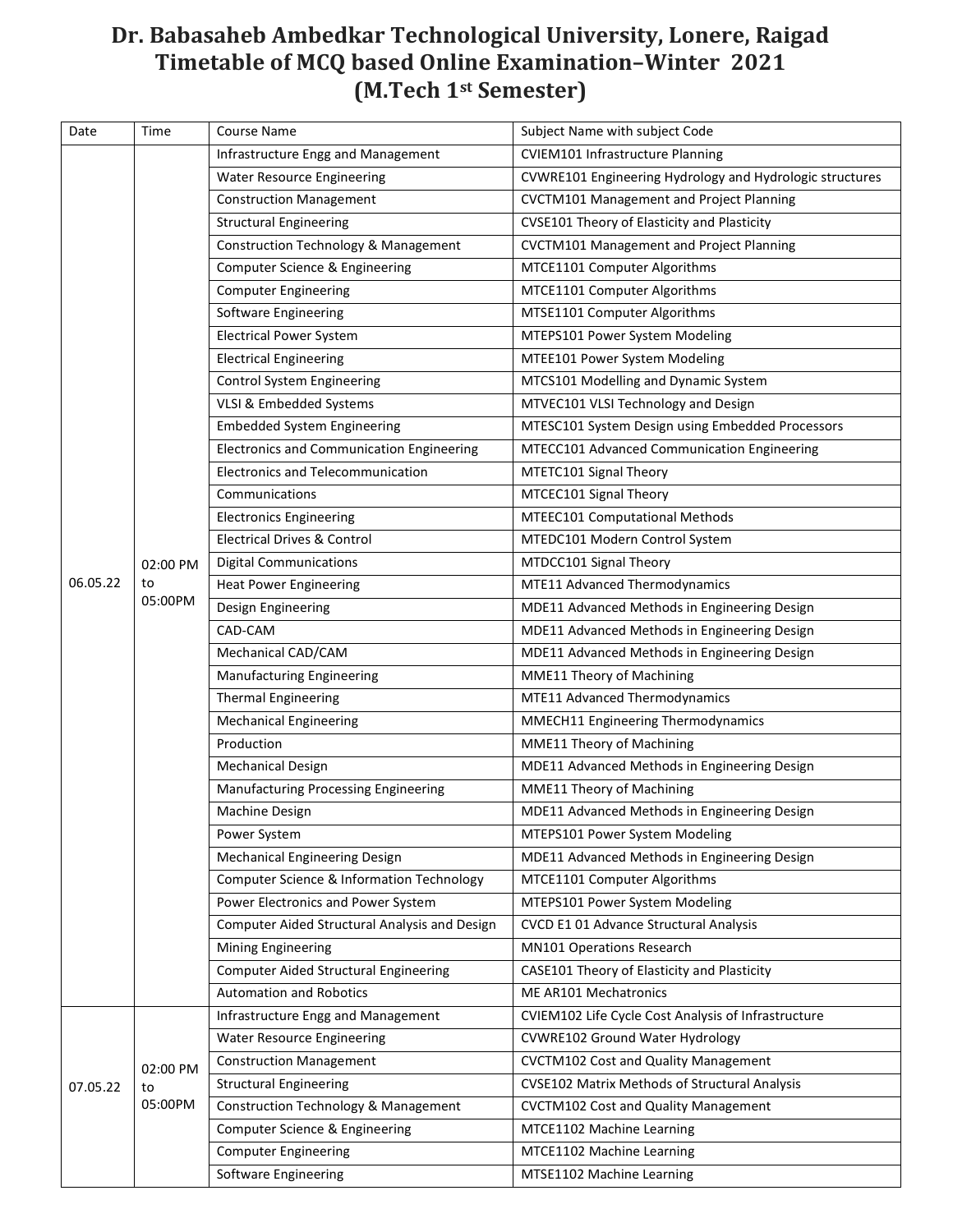|          |          | <b>Electrical Power System</b>                   | MTEPS102 Renewable Energy Systems                      |
|----------|----------|--------------------------------------------------|--------------------------------------------------------|
|          |          | <b>Electrical Engineering</b>                    | <b>MTEE102 Advanced Power Electronics</b>              |
|          |          | Control System Engineering                       | MTCS102 System Identification                          |
|          |          | VLSI & Embedded Systems                          | MTVEC102 CMOS Analog Circuit Design                    |
|          |          | <b>Embedded System Engineering</b>               | MTESC102 Embedded Programming                          |
|          |          | <b>Electronics and Communication Engineering</b> | MTECC102 Wireless Communication                        |
|          |          | <b>Electronics and Telecommunication</b>         | MTETC102 Radiation and Microwave Techniques            |
|          |          | Communications                                   | MTCEC102 Antenna Theory and Design                     |
|          |          | <b>Electronics Engineering</b>                   | <b>MTEEC102 Microelectronics</b>                       |
|          |          | <b>Electrical Drives &amp; Control</b>           | MTEDC102 Electrical Machine Modelling and Analysis     |
|          |          | <b>Digital Communications</b>                    | MTDCC102 Antenna Theory and Design                     |
|          | 02:00 PM | <b>Heat Power Engineering</b>                    | <b>MTE12 Advanced Heat Transfer</b>                    |
| 07.05.22 | to       | Design Engineering                               | MDE12 Analysis and Synthesis of Mechanisms             |
|          | 05:00PM  | CAD-CAM                                          | MCAAD12 Computer Aided Design                          |
|          |          | Mechanical CAD/CAM                               | MCAAD12 Computer Aided Design                          |
|          |          | <b>Manufacturing Engineering</b>                 | MME12 CNC Technology                                   |
|          |          | <b>Thermal Engineering</b>                       | MTE12 Advanced Heat Transfer                           |
|          |          | <b>Mechanical Engineering</b>                    | MMECH12 Machining and Forming Processes                |
|          |          | Production                                       | MME12 CNC Technology                                   |
|          |          | <b>Mechanical Design</b>                         | MDE12 Analysis and Synthesis of Mechanisms             |
|          |          | Manufacturing Processing Engineering             | MME12 CNC Technology                                   |
|          |          | Machine Design                                   | MDE12 Analysis and Synthesis of Mechanisms             |
|          |          | Power System                                     | MTEPS102 Renewable Energy Systems                      |
|          |          | Mechanical Engineering Design                    | MDE12 Analysis and Synthesis of Mechanisms             |
|          |          | Computer Science & Information Technology        | MTCE1102 Machine Learning                              |
|          |          | Power Electronics and Power System               | MTEPS102 Renewable Energy Systems                      |
|          |          |                                                  |                                                        |
|          |          | Computer Aided Structural Analysis and Design    | CVCD102 Matrix Methods of Structural Analysis          |
|          |          | <b>Mining Engineering</b>                        | MN102 Applied Rock Mechanics                           |
|          |          | <b>Computer Aided Structural Engineering</b>     | CASE102 Matrix Methods of Structural Analysis          |
|          |          | <b>Automation and Robotics</b>                   | ME AR102 Industrial Hydraulics & Pneumatics            |
|          |          | Infrastructure Engg and Management               | <b>CVIEM103 Construction Management Practices</b>      |
|          |          | <b>Water Resource Engineering</b>                | <b>CVWRE103 Advanced Fluid Mechanics</b>               |
|          |          | <b>Construction Management</b>                   | CVCTM103 Contract Administration and Management        |
|          |          | <b>Structural Engineering</b>                    | <b>CVSE103 Structural Dynamics</b>                     |
|          |          | <b>Construction Technology &amp; Management</b>  | CVCTM103 Contract Administration and Management        |
|          |          | Computer Science & Engineering                   | MTCE1103 Advanced Computer Networks                    |
|          |          | <b>Computer Engineering</b>                      | MTCE1103 Advanced Computer Networks                    |
|          |          | Software Engineering                             | MTSE1103 Requirements Engineering                      |
|          |          | <b>Electrical Power System</b>                   | MTEPS103 Advanced Power Electronics                    |
|          |          | <b>Electrical Engineering</b>                    | MTEE103 Modern Control System                          |
|          |          | Control System Engineering                       | MTCS103 Modern Control System                          |
|          | 02:00 PM | VLSI & Embedded Systems                          | MTVEC103 Advanced Embedded Logic                       |
| 09.05.22 | to       | <b>Embedded System Engineering</b>               | MTESC103 Advanced Digital System Design                |
|          | 05:00PM  | Electronics and Communication Engineering        | MTECC103 Signal Processing Algorithms and Applications |
|          |          | Electronics and Telecommunication                | MTETC103 Signal Processing Algorithms and Applications |
|          |          | Communications                                   | MTCEC103 Signal Processing Algorithms and Applications |
|          |          | <b>Electronics Engineering</b>                   | MTEEC103 VLSI System Design                            |
|          |          | <b>Electrical Drives &amp; Control</b>           | MTEDC103 DC Drives                                     |
|          |          | <b>Digital Communications</b>                    | MTDCC103 Advanced Digital Communication                |
|          |          | <b>Heat Power Engineering</b>                    | MTE13 Numerical Methods and Computational Techniques   |
|          |          | Design Engineering                               | <b>MDE13 Advanced Mechanical Vibrations</b>            |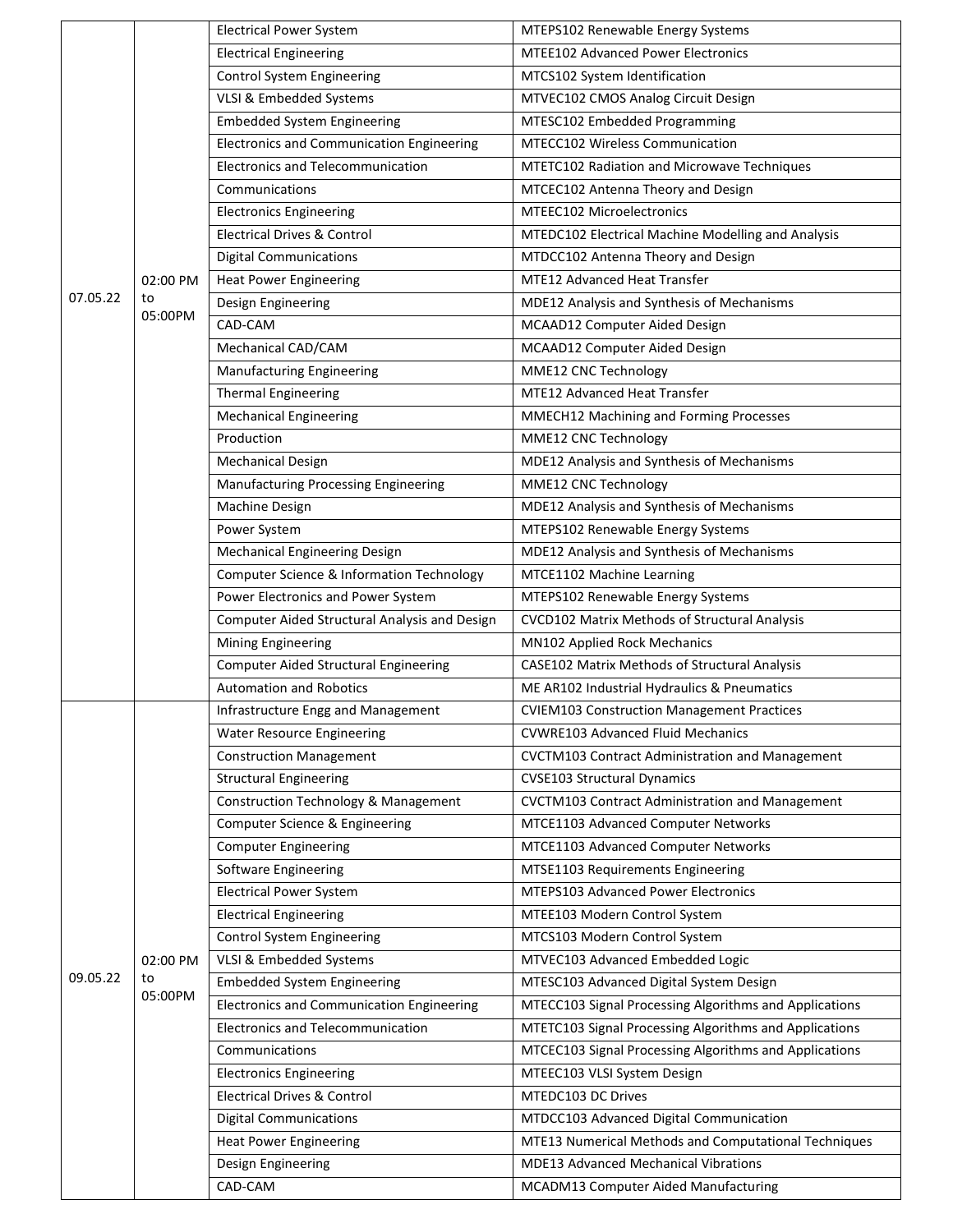| Manufacturing Engineering<br>MME13 Advanced Joining Technology<br>MTE13 Numerical Methods and Computational Techniques<br><b>Thermal Engineering</b><br><b>Mechanical Engineering</b><br><b>MMECH13 Mechanical Vibrations</b><br>Production<br>MME13 Advanced Joining Technology<br>MDE13 Advanced Mechanical Vibrations<br><b>Mechanical Design</b><br>02:00 PM<br>Manufacturing Processing Engineering<br>MME13 Advanced Joining Technology<br>09.05.22<br>to<br><b>MDE13 Advanced Mechanical Vibrations</b><br>Machine Design<br>05:00PM<br>MTEPS103 Advanced Power Electronics<br>Power System<br>MDE13 Advanced Mechanical Vibrations<br>Mechanical Engineering Design<br>Computer Science & Information Technology<br>MTCE1103 Advanced Computer Networks<br>Power Electronics and Power System<br><b>MTEPS103 Advanced Power Electronics</b><br>Computer Aided Structural Analysis and Design<br><b>CVCD103 Structural Dynamics</b><br>MN103 Advance Mining Methods<br><b>Mining Engineering</b><br>Computer Aided Structural Engineering<br><b>CASE103 Structural Dynamics</b><br><b>Automation and Robotics</b><br>ME AR103 Industrial Automation<br>Infrastructure Engg and Management<br><b>CVIEM E1A Building Environment and Services</b><br><b>CVWRE E1 01 Water Application Systems</b><br><b>Water Resource Engineering</b><br><b>CVWRE E1 02 Computational and Statistical Methods</b><br><b>Water Resource Engineering</b><br><b>CVCTM E1B Advanced Construction Equipment</b><br><b>Construction Management</b><br><b>Structural Engineering</b><br><b>CVSE E1A Design of Bridges</b><br><b>Structural Engineering</b><br><b>CVSE E1B Numerical Methods</b><br><b>Structural Engineering</b><br><b>CVSE E1C Approximate Analysis of Structural Systems</b><br><b>Construction Technology &amp; Management</b><br>CVCTM E1A Advanced Construction Materials and Techniques<br>Computer Science & Engineering<br>MTCE1104A Cloud Computing<br>Computer Science & Engineering<br>MTCE1104C Natural Language Processing<br><b>Computer Engineering</b><br>MTCE1104A Cloud Computing<br>MTSE1104A Software Modeling and Reasoning<br>Software Engineering<br><b>Electrical Power System</b><br>MTEPS104A High Voltage Power Transmission<br><b>Electrical Engineering</b><br>MTEE104B Renewable Energy Systems<br><b>Electrical Engineering</b><br>MTEE104C Advanced Digital Signal Processing<br>Control System Engineering<br>MTCS104B Optimal Control<br>VLSI & Embedded Systems<br>MTVEE114B Digital System Design<br>02:00 PM<br><b>Embedded System Engineering</b><br>MTESE114A Artificial Neural Networks and Applications<br>10.05.22<br>to<br>Electronics and Communication Engineering<br>MTECE114C Analog and Mixed Signal Processing<br>05:00PM<br><b>Electronics and Communication Engineering</b><br>MTECE114E Smart Antenna<br><b>Electronics and Telecommunication</b><br>MTETE114B Electromagnetic Interference and Compatibility<br>Electronics and Telecommunication<br>MTETE114C Mobile Communication<br>MTCEE114C Mobile Communication<br>Communications<br><b>MTEEE114B Medical Electronics</b><br><b>Electronics Engineering</b><br><b>Electrical Drives &amp; Control</b><br>MTEDC104C Power Quality Assessment and Mitigation<br>MTDCE114C Mobile Communication<br><b>Digital Communications</b><br><b>Heat Power Engineering</b><br>MTE14D Design of Air Conditioning Systems<br>Design Engineering<br>MCADM14C Instrumentation and Automatic Control<br>MDE14D Experimental Stress Analysis<br>Design Engineering<br>CAD-CAM<br>MCADM14A Product Life Cycle Management |  |  | Mechanical CAD/CAM               | MCADM13 Computer Aided Manufacturing    |
|-----------------------------------------------------------------------------------------------------------------------------------------------------------------------------------------------------------------------------------------------------------------------------------------------------------------------------------------------------------------------------------------------------------------------------------------------------------------------------------------------------------------------------------------------------------------------------------------------------------------------------------------------------------------------------------------------------------------------------------------------------------------------------------------------------------------------------------------------------------------------------------------------------------------------------------------------------------------------------------------------------------------------------------------------------------------------------------------------------------------------------------------------------------------------------------------------------------------------------------------------------------------------------------------------------------------------------------------------------------------------------------------------------------------------------------------------------------------------------------------------------------------------------------------------------------------------------------------------------------------------------------------------------------------------------------------------------------------------------------------------------------------------------------------------------------------------------------------------------------------------------------------------------------------------------------------------------------------------------------------------------------------------------------------------------------------------------------------------------------------------------------------------------------------------------------------------------------------------------------------------------------------------------------------------------------------------------------------------------------------------------------------------------------------------------------------------------------------------------------------------------------------------------------------------------------------------------------------------------------------------------------------------------------------------------------------------------------------------------------------------------------------------------------------------------------------------------------------------------------------------------------------------------------------------------------------------------------------------------------------------------------------------------------------------------------------------------------------------------------------------------------------------------------------------------------------------------------------------------------------------------------------------------------------------------------------------------------------------------------------------------------------------------------------------------------------------------------------------------------------------------------------------------------------------------------------------------------------------------------------|--|--|----------------------------------|-----------------------------------------|
|                                                                                                                                                                                                                                                                                                                                                                                                                                                                                                                                                                                                                                                                                                                                                                                                                                                                                                                                                                                                                                                                                                                                                                                                                                                                                                                                                                                                                                                                                                                                                                                                                                                                                                                                                                                                                                                                                                                                                                                                                                                                                                                                                                                                                                                                                                                                                                                                                                                                                                                                                                                                                                                                                                                                                                                                                                                                                                                                                                                                                                                                                                                                                                                                                                                                                                                                                                                                                                                                                                                                                                                                                 |  |  |                                  |                                         |
|                                                                                                                                                                                                                                                                                                                                                                                                                                                                                                                                                                                                                                                                                                                                                                                                                                                                                                                                                                                                                                                                                                                                                                                                                                                                                                                                                                                                                                                                                                                                                                                                                                                                                                                                                                                                                                                                                                                                                                                                                                                                                                                                                                                                                                                                                                                                                                                                                                                                                                                                                                                                                                                                                                                                                                                                                                                                                                                                                                                                                                                                                                                                                                                                                                                                                                                                                                                                                                                                                                                                                                                                                 |  |  |                                  |                                         |
|                                                                                                                                                                                                                                                                                                                                                                                                                                                                                                                                                                                                                                                                                                                                                                                                                                                                                                                                                                                                                                                                                                                                                                                                                                                                                                                                                                                                                                                                                                                                                                                                                                                                                                                                                                                                                                                                                                                                                                                                                                                                                                                                                                                                                                                                                                                                                                                                                                                                                                                                                                                                                                                                                                                                                                                                                                                                                                                                                                                                                                                                                                                                                                                                                                                                                                                                                                                                                                                                                                                                                                                                                 |  |  |                                  |                                         |
|                                                                                                                                                                                                                                                                                                                                                                                                                                                                                                                                                                                                                                                                                                                                                                                                                                                                                                                                                                                                                                                                                                                                                                                                                                                                                                                                                                                                                                                                                                                                                                                                                                                                                                                                                                                                                                                                                                                                                                                                                                                                                                                                                                                                                                                                                                                                                                                                                                                                                                                                                                                                                                                                                                                                                                                                                                                                                                                                                                                                                                                                                                                                                                                                                                                                                                                                                                                                                                                                                                                                                                                                                 |  |  |                                  |                                         |
|                                                                                                                                                                                                                                                                                                                                                                                                                                                                                                                                                                                                                                                                                                                                                                                                                                                                                                                                                                                                                                                                                                                                                                                                                                                                                                                                                                                                                                                                                                                                                                                                                                                                                                                                                                                                                                                                                                                                                                                                                                                                                                                                                                                                                                                                                                                                                                                                                                                                                                                                                                                                                                                                                                                                                                                                                                                                                                                                                                                                                                                                                                                                                                                                                                                                                                                                                                                                                                                                                                                                                                                                                 |  |  |                                  |                                         |
|                                                                                                                                                                                                                                                                                                                                                                                                                                                                                                                                                                                                                                                                                                                                                                                                                                                                                                                                                                                                                                                                                                                                                                                                                                                                                                                                                                                                                                                                                                                                                                                                                                                                                                                                                                                                                                                                                                                                                                                                                                                                                                                                                                                                                                                                                                                                                                                                                                                                                                                                                                                                                                                                                                                                                                                                                                                                                                                                                                                                                                                                                                                                                                                                                                                                                                                                                                                                                                                                                                                                                                                                                 |  |  |                                  |                                         |
|                                                                                                                                                                                                                                                                                                                                                                                                                                                                                                                                                                                                                                                                                                                                                                                                                                                                                                                                                                                                                                                                                                                                                                                                                                                                                                                                                                                                                                                                                                                                                                                                                                                                                                                                                                                                                                                                                                                                                                                                                                                                                                                                                                                                                                                                                                                                                                                                                                                                                                                                                                                                                                                                                                                                                                                                                                                                                                                                                                                                                                                                                                                                                                                                                                                                                                                                                                                                                                                                                                                                                                                                                 |  |  |                                  |                                         |
|                                                                                                                                                                                                                                                                                                                                                                                                                                                                                                                                                                                                                                                                                                                                                                                                                                                                                                                                                                                                                                                                                                                                                                                                                                                                                                                                                                                                                                                                                                                                                                                                                                                                                                                                                                                                                                                                                                                                                                                                                                                                                                                                                                                                                                                                                                                                                                                                                                                                                                                                                                                                                                                                                                                                                                                                                                                                                                                                                                                                                                                                                                                                                                                                                                                                                                                                                                                                                                                                                                                                                                                                                 |  |  |                                  |                                         |
|                                                                                                                                                                                                                                                                                                                                                                                                                                                                                                                                                                                                                                                                                                                                                                                                                                                                                                                                                                                                                                                                                                                                                                                                                                                                                                                                                                                                                                                                                                                                                                                                                                                                                                                                                                                                                                                                                                                                                                                                                                                                                                                                                                                                                                                                                                                                                                                                                                                                                                                                                                                                                                                                                                                                                                                                                                                                                                                                                                                                                                                                                                                                                                                                                                                                                                                                                                                                                                                                                                                                                                                                                 |  |  |                                  |                                         |
|                                                                                                                                                                                                                                                                                                                                                                                                                                                                                                                                                                                                                                                                                                                                                                                                                                                                                                                                                                                                                                                                                                                                                                                                                                                                                                                                                                                                                                                                                                                                                                                                                                                                                                                                                                                                                                                                                                                                                                                                                                                                                                                                                                                                                                                                                                                                                                                                                                                                                                                                                                                                                                                                                                                                                                                                                                                                                                                                                                                                                                                                                                                                                                                                                                                                                                                                                                                                                                                                                                                                                                                                                 |  |  |                                  |                                         |
|                                                                                                                                                                                                                                                                                                                                                                                                                                                                                                                                                                                                                                                                                                                                                                                                                                                                                                                                                                                                                                                                                                                                                                                                                                                                                                                                                                                                                                                                                                                                                                                                                                                                                                                                                                                                                                                                                                                                                                                                                                                                                                                                                                                                                                                                                                                                                                                                                                                                                                                                                                                                                                                                                                                                                                                                                                                                                                                                                                                                                                                                                                                                                                                                                                                                                                                                                                                                                                                                                                                                                                                                                 |  |  |                                  |                                         |
|                                                                                                                                                                                                                                                                                                                                                                                                                                                                                                                                                                                                                                                                                                                                                                                                                                                                                                                                                                                                                                                                                                                                                                                                                                                                                                                                                                                                                                                                                                                                                                                                                                                                                                                                                                                                                                                                                                                                                                                                                                                                                                                                                                                                                                                                                                                                                                                                                                                                                                                                                                                                                                                                                                                                                                                                                                                                                                                                                                                                                                                                                                                                                                                                                                                                                                                                                                                                                                                                                                                                                                                                                 |  |  |                                  |                                         |
|                                                                                                                                                                                                                                                                                                                                                                                                                                                                                                                                                                                                                                                                                                                                                                                                                                                                                                                                                                                                                                                                                                                                                                                                                                                                                                                                                                                                                                                                                                                                                                                                                                                                                                                                                                                                                                                                                                                                                                                                                                                                                                                                                                                                                                                                                                                                                                                                                                                                                                                                                                                                                                                                                                                                                                                                                                                                                                                                                                                                                                                                                                                                                                                                                                                                                                                                                                                                                                                                                                                                                                                                                 |  |  |                                  |                                         |
|                                                                                                                                                                                                                                                                                                                                                                                                                                                                                                                                                                                                                                                                                                                                                                                                                                                                                                                                                                                                                                                                                                                                                                                                                                                                                                                                                                                                                                                                                                                                                                                                                                                                                                                                                                                                                                                                                                                                                                                                                                                                                                                                                                                                                                                                                                                                                                                                                                                                                                                                                                                                                                                                                                                                                                                                                                                                                                                                                                                                                                                                                                                                                                                                                                                                                                                                                                                                                                                                                                                                                                                                                 |  |  |                                  |                                         |
|                                                                                                                                                                                                                                                                                                                                                                                                                                                                                                                                                                                                                                                                                                                                                                                                                                                                                                                                                                                                                                                                                                                                                                                                                                                                                                                                                                                                                                                                                                                                                                                                                                                                                                                                                                                                                                                                                                                                                                                                                                                                                                                                                                                                                                                                                                                                                                                                                                                                                                                                                                                                                                                                                                                                                                                                                                                                                                                                                                                                                                                                                                                                                                                                                                                                                                                                                                                                                                                                                                                                                                                                                 |  |  |                                  |                                         |
|                                                                                                                                                                                                                                                                                                                                                                                                                                                                                                                                                                                                                                                                                                                                                                                                                                                                                                                                                                                                                                                                                                                                                                                                                                                                                                                                                                                                                                                                                                                                                                                                                                                                                                                                                                                                                                                                                                                                                                                                                                                                                                                                                                                                                                                                                                                                                                                                                                                                                                                                                                                                                                                                                                                                                                                                                                                                                                                                                                                                                                                                                                                                                                                                                                                                                                                                                                                                                                                                                                                                                                                                                 |  |  |                                  |                                         |
|                                                                                                                                                                                                                                                                                                                                                                                                                                                                                                                                                                                                                                                                                                                                                                                                                                                                                                                                                                                                                                                                                                                                                                                                                                                                                                                                                                                                                                                                                                                                                                                                                                                                                                                                                                                                                                                                                                                                                                                                                                                                                                                                                                                                                                                                                                                                                                                                                                                                                                                                                                                                                                                                                                                                                                                                                                                                                                                                                                                                                                                                                                                                                                                                                                                                                                                                                                                                                                                                                                                                                                                                                 |  |  |                                  |                                         |
|                                                                                                                                                                                                                                                                                                                                                                                                                                                                                                                                                                                                                                                                                                                                                                                                                                                                                                                                                                                                                                                                                                                                                                                                                                                                                                                                                                                                                                                                                                                                                                                                                                                                                                                                                                                                                                                                                                                                                                                                                                                                                                                                                                                                                                                                                                                                                                                                                                                                                                                                                                                                                                                                                                                                                                                                                                                                                                                                                                                                                                                                                                                                                                                                                                                                                                                                                                                                                                                                                                                                                                                                                 |  |  |                                  |                                         |
|                                                                                                                                                                                                                                                                                                                                                                                                                                                                                                                                                                                                                                                                                                                                                                                                                                                                                                                                                                                                                                                                                                                                                                                                                                                                                                                                                                                                                                                                                                                                                                                                                                                                                                                                                                                                                                                                                                                                                                                                                                                                                                                                                                                                                                                                                                                                                                                                                                                                                                                                                                                                                                                                                                                                                                                                                                                                                                                                                                                                                                                                                                                                                                                                                                                                                                                                                                                                                                                                                                                                                                                                                 |  |  |                                  |                                         |
|                                                                                                                                                                                                                                                                                                                                                                                                                                                                                                                                                                                                                                                                                                                                                                                                                                                                                                                                                                                                                                                                                                                                                                                                                                                                                                                                                                                                                                                                                                                                                                                                                                                                                                                                                                                                                                                                                                                                                                                                                                                                                                                                                                                                                                                                                                                                                                                                                                                                                                                                                                                                                                                                                                                                                                                                                                                                                                                                                                                                                                                                                                                                                                                                                                                                                                                                                                                                                                                                                                                                                                                                                 |  |  |                                  |                                         |
|                                                                                                                                                                                                                                                                                                                                                                                                                                                                                                                                                                                                                                                                                                                                                                                                                                                                                                                                                                                                                                                                                                                                                                                                                                                                                                                                                                                                                                                                                                                                                                                                                                                                                                                                                                                                                                                                                                                                                                                                                                                                                                                                                                                                                                                                                                                                                                                                                                                                                                                                                                                                                                                                                                                                                                                                                                                                                                                                                                                                                                                                                                                                                                                                                                                                                                                                                                                                                                                                                                                                                                                                                 |  |  |                                  |                                         |
|                                                                                                                                                                                                                                                                                                                                                                                                                                                                                                                                                                                                                                                                                                                                                                                                                                                                                                                                                                                                                                                                                                                                                                                                                                                                                                                                                                                                                                                                                                                                                                                                                                                                                                                                                                                                                                                                                                                                                                                                                                                                                                                                                                                                                                                                                                                                                                                                                                                                                                                                                                                                                                                                                                                                                                                                                                                                                                                                                                                                                                                                                                                                                                                                                                                                                                                                                                                                                                                                                                                                                                                                                 |  |  |                                  |                                         |
|                                                                                                                                                                                                                                                                                                                                                                                                                                                                                                                                                                                                                                                                                                                                                                                                                                                                                                                                                                                                                                                                                                                                                                                                                                                                                                                                                                                                                                                                                                                                                                                                                                                                                                                                                                                                                                                                                                                                                                                                                                                                                                                                                                                                                                                                                                                                                                                                                                                                                                                                                                                                                                                                                                                                                                                                                                                                                                                                                                                                                                                                                                                                                                                                                                                                                                                                                                                                                                                                                                                                                                                                                 |  |  |                                  |                                         |
|                                                                                                                                                                                                                                                                                                                                                                                                                                                                                                                                                                                                                                                                                                                                                                                                                                                                                                                                                                                                                                                                                                                                                                                                                                                                                                                                                                                                                                                                                                                                                                                                                                                                                                                                                                                                                                                                                                                                                                                                                                                                                                                                                                                                                                                                                                                                                                                                                                                                                                                                                                                                                                                                                                                                                                                                                                                                                                                                                                                                                                                                                                                                                                                                                                                                                                                                                                                                                                                                                                                                                                                                                 |  |  |                                  |                                         |
|                                                                                                                                                                                                                                                                                                                                                                                                                                                                                                                                                                                                                                                                                                                                                                                                                                                                                                                                                                                                                                                                                                                                                                                                                                                                                                                                                                                                                                                                                                                                                                                                                                                                                                                                                                                                                                                                                                                                                                                                                                                                                                                                                                                                                                                                                                                                                                                                                                                                                                                                                                                                                                                                                                                                                                                                                                                                                                                                                                                                                                                                                                                                                                                                                                                                                                                                                                                                                                                                                                                                                                                                                 |  |  |                                  |                                         |
|                                                                                                                                                                                                                                                                                                                                                                                                                                                                                                                                                                                                                                                                                                                                                                                                                                                                                                                                                                                                                                                                                                                                                                                                                                                                                                                                                                                                                                                                                                                                                                                                                                                                                                                                                                                                                                                                                                                                                                                                                                                                                                                                                                                                                                                                                                                                                                                                                                                                                                                                                                                                                                                                                                                                                                                                                                                                                                                                                                                                                                                                                                                                                                                                                                                                                                                                                                                                                                                                                                                                                                                                                 |  |  |                                  |                                         |
|                                                                                                                                                                                                                                                                                                                                                                                                                                                                                                                                                                                                                                                                                                                                                                                                                                                                                                                                                                                                                                                                                                                                                                                                                                                                                                                                                                                                                                                                                                                                                                                                                                                                                                                                                                                                                                                                                                                                                                                                                                                                                                                                                                                                                                                                                                                                                                                                                                                                                                                                                                                                                                                                                                                                                                                                                                                                                                                                                                                                                                                                                                                                                                                                                                                                                                                                                                                                                                                                                                                                                                                                                 |  |  |                                  |                                         |
|                                                                                                                                                                                                                                                                                                                                                                                                                                                                                                                                                                                                                                                                                                                                                                                                                                                                                                                                                                                                                                                                                                                                                                                                                                                                                                                                                                                                                                                                                                                                                                                                                                                                                                                                                                                                                                                                                                                                                                                                                                                                                                                                                                                                                                                                                                                                                                                                                                                                                                                                                                                                                                                                                                                                                                                                                                                                                                                                                                                                                                                                                                                                                                                                                                                                                                                                                                                                                                                                                                                                                                                                                 |  |  |                                  |                                         |
|                                                                                                                                                                                                                                                                                                                                                                                                                                                                                                                                                                                                                                                                                                                                                                                                                                                                                                                                                                                                                                                                                                                                                                                                                                                                                                                                                                                                                                                                                                                                                                                                                                                                                                                                                                                                                                                                                                                                                                                                                                                                                                                                                                                                                                                                                                                                                                                                                                                                                                                                                                                                                                                                                                                                                                                                                                                                                                                                                                                                                                                                                                                                                                                                                                                                                                                                                                                                                                                                                                                                                                                                                 |  |  |                                  |                                         |
|                                                                                                                                                                                                                                                                                                                                                                                                                                                                                                                                                                                                                                                                                                                                                                                                                                                                                                                                                                                                                                                                                                                                                                                                                                                                                                                                                                                                                                                                                                                                                                                                                                                                                                                                                                                                                                                                                                                                                                                                                                                                                                                                                                                                                                                                                                                                                                                                                                                                                                                                                                                                                                                                                                                                                                                                                                                                                                                                                                                                                                                                                                                                                                                                                                                                                                                                                                                                                                                                                                                                                                                                                 |  |  |                                  |                                         |
|                                                                                                                                                                                                                                                                                                                                                                                                                                                                                                                                                                                                                                                                                                                                                                                                                                                                                                                                                                                                                                                                                                                                                                                                                                                                                                                                                                                                                                                                                                                                                                                                                                                                                                                                                                                                                                                                                                                                                                                                                                                                                                                                                                                                                                                                                                                                                                                                                                                                                                                                                                                                                                                                                                                                                                                                                                                                                                                                                                                                                                                                                                                                                                                                                                                                                                                                                                                                                                                                                                                                                                                                                 |  |  |                                  |                                         |
|                                                                                                                                                                                                                                                                                                                                                                                                                                                                                                                                                                                                                                                                                                                                                                                                                                                                                                                                                                                                                                                                                                                                                                                                                                                                                                                                                                                                                                                                                                                                                                                                                                                                                                                                                                                                                                                                                                                                                                                                                                                                                                                                                                                                                                                                                                                                                                                                                                                                                                                                                                                                                                                                                                                                                                                                                                                                                                                                                                                                                                                                                                                                                                                                                                                                                                                                                                                                                                                                                                                                                                                                                 |  |  |                                  |                                         |
|                                                                                                                                                                                                                                                                                                                                                                                                                                                                                                                                                                                                                                                                                                                                                                                                                                                                                                                                                                                                                                                                                                                                                                                                                                                                                                                                                                                                                                                                                                                                                                                                                                                                                                                                                                                                                                                                                                                                                                                                                                                                                                                                                                                                                                                                                                                                                                                                                                                                                                                                                                                                                                                                                                                                                                                                                                                                                                                                                                                                                                                                                                                                                                                                                                                                                                                                                                                                                                                                                                                                                                                                                 |  |  |                                  |                                         |
|                                                                                                                                                                                                                                                                                                                                                                                                                                                                                                                                                                                                                                                                                                                                                                                                                                                                                                                                                                                                                                                                                                                                                                                                                                                                                                                                                                                                                                                                                                                                                                                                                                                                                                                                                                                                                                                                                                                                                                                                                                                                                                                                                                                                                                                                                                                                                                                                                                                                                                                                                                                                                                                                                                                                                                                                                                                                                                                                                                                                                                                                                                                                                                                                                                                                                                                                                                                                                                                                                                                                                                                                                 |  |  |                                  |                                         |
|                                                                                                                                                                                                                                                                                                                                                                                                                                                                                                                                                                                                                                                                                                                                                                                                                                                                                                                                                                                                                                                                                                                                                                                                                                                                                                                                                                                                                                                                                                                                                                                                                                                                                                                                                                                                                                                                                                                                                                                                                                                                                                                                                                                                                                                                                                                                                                                                                                                                                                                                                                                                                                                                                                                                                                                                                                                                                                                                                                                                                                                                                                                                                                                                                                                                                                                                                                                                                                                                                                                                                                                                                 |  |  |                                  |                                         |
|                                                                                                                                                                                                                                                                                                                                                                                                                                                                                                                                                                                                                                                                                                                                                                                                                                                                                                                                                                                                                                                                                                                                                                                                                                                                                                                                                                                                                                                                                                                                                                                                                                                                                                                                                                                                                                                                                                                                                                                                                                                                                                                                                                                                                                                                                                                                                                                                                                                                                                                                                                                                                                                                                                                                                                                                                                                                                                                                                                                                                                                                                                                                                                                                                                                                                                                                                                                                                                                                                                                                                                                                                 |  |  |                                  |                                         |
|                                                                                                                                                                                                                                                                                                                                                                                                                                                                                                                                                                                                                                                                                                                                                                                                                                                                                                                                                                                                                                                                                                                                                                                                                                                                                                                                                                                                                                                                                                                                                                                                                                                                                                                                                                                                                                                                                                                                                                                                                                                                                                                                                                                                                                                                                                                                                                                                                                                                                                                                                                                                                                                                                                                                                                                                                                                                                                                                                                                                                                                                                                                                                                                                                                                                                                                                                                                                                                                                                                                                                                                                                 |  |  |                                  |                                         |
|                                                                                                                                                                                                                                                                                                                                                                                                                                                                                                                                                                                                                                                                                                                                                                                                                                                                                                                                                                                                                                                                                                                                                                                                                                                                                                                                                                                                                                                                                                                                                                                                                                                                                                                                                                                                                                                                                                                                                                                                                                                                                                                                                                                                                                                                                                                                                                                                                                                                                                                                                                                                                                                                                                                                                                                                                                                                                                                                                                                                                                                                                                                                                                                                                                                                                                                                                                                                                                                                                                                                                                                                                 |  |  |                                  |                                         |
|                                                                                                                                                                                                                                                                                                                                                                                                                                                                                                                                                                                                                                                                                                                                                                                                                                                                                                                                                                                                                                                                                                                                                                                                                                                                                                                                                                                                                                                                                                                                                                                                                                                                                                                                                                                                                                                                                                                                                                                                                                                                                                                                                                                                                                                                                                                                                                                                                                                                                                                                                                                                                                                                                                                                                                                                                                                                                                                                                                                                                                                                                                                                                                                                                                                                                                                                                                                                                                                                                                                                                                                                                 |  |  |                                  |                                         |
|                                                                                                                                                                                                                                                                                                                                                                                                                                                                                                                                                                                                                                                                                                                                                                                                                                                                                                                                                                                                                                                                                                                                                                                                                                                                                                                                                                                                                                                                                                                                                                                                                                                                                                                                                                                                                                                                                                                                                                                                                                                                                                                                                                                                                                                                                                                                                                                                                                                                                                                                                                                                                                                                                                                                                                                                                                                                                                                                                                                                                                                                                                                                                                                                                                                                                                                                                                                                                                                                                                                                                                                                                 |  |  |                                  |                                         |
|                                                                                                                                                                                                                                                                                                                                                                                                                                                                                                                                                                                                                                                                                                                                                                                                                                                                                                                                                                                                                                                                                                                                                                                                                                                                                                                                                                                                                                                                                                                                                                                                                                                                                                                                                                                                                                                                                                                                                                                                                                                                                                                                                                                                                                                                                                                                                                                                                                                                                                                                                                                                                                                                                                                                                                                                                                                                                                                                                                                                                                                                                                                                                                                                                                                                                                                                                                                                                                                                                                                                                                                                                 |  |  |                                  |                                         |
|                                                                                                                                                                                                                                                                                                                                                                                                                                                                                                                                                                                                                                                                                                                                                                                                                                                                                                                                                                                                                                                                                                                                                                                                                                                                                                                                                                                                                                                                                                                                                                                                                                                                                                                                                                                                                                                                                                                                                                                                                                                                                                                                                                                                                                                                                                                                                                                                                                                                                                                                                                                                                                                                                                                                                                                                                                                                                                                                                                                                                                                                                                                                                                                                                                                                                                                                                                                                                                                                                                                                                                                                                 |  |  |                                  |                                         |
|                                                                                                                                                                                                                                                                                                                                                                                                                                                                                                                                                                                                                                                                                                                                                                                                                                                                                                                                                                                                                                                                                                                                                                                                                                                                                                                                                                                                                                                                                                                                                                                                                                                                                                                                                                                                                                                                                                                                                                                                                                                                                                                                                                                                                                                                                                                                                                                                                                                                                                                                                                                                                                                                                                                                                                                                                                                                                                                                                                                                                                                                                                                                                                                                                                                                                                                                                                                                                                                                                                                                                                                                                 |  |  |                                  |                                         |
|                                                                                                                                                                                                                                                                                                                                                                                                                                                                                                                                                                                                                                                                                                                                                                                                                                                                                                                                                                                                                                                                                                                                                                                                                                                                                                                                                                                                                                                                                                                                                                                                                                                                                                                                                                                                                                                                                                                                                                                                                                                                                                                                                                                                                                                                                                                                                                                                                                                                                                                                                                                                                                                                                                                                                                                                                                                                                                                                                                                                                                                                                                                                                                                                                                                                                                                                                                                                                                                                                                                                                                                                                 |  |  |                                  |                                         |
|                                                                                                                                                                                                                                                                                                                                                                                                                                                                                                                                                                                                                                                                                                                                                                                                                                                                                                                                                                                                                                                                                                                                                                                                                                                                                                                                                                                                                                                                                                                                                                                                                                                                                                                                                                                                                                                                                                                                                                                                                                                                                                                                                                                                                                                                                                                                                                                                                                                                                                                                                                                                                                                                                                                                                                                                                                                                                                                                                                                                                                                                                                                                                                                                                                                                                                                                                                                                                                                                                                                                                                                                                 |  |  |                                  |                                         |
| Mechanical CAD/CAM<br>MCADM14A Product Life Cycle Management                                                                                                                                                                                                                                                                                                                                                                                                                                                                                                                                                                                                                                                                                                                                                                                                                                                                                                                                                                                                                                                                                                                                                                                                                                                                                                                                                                                                                                                                                                                                                                                                                                                                                                                                                                                                                                                                                                                                                                                                                                                                                                                                                                                                                                                                                                                                                                                                                                                                                                                                                                                                                                                                                                                                                                                                                                                                                                                                                                                                                                                                                                                                                                                                                                                                                                                                                                                                                                                                                                                                                    |  |  |                                  |                                         |
| Manufacturing Engineering<br>MME14A Quality Control and Reliability                                                                                                                                                                                                                                                                                                                                                                                                                                                                                                                                                                                                                                                                                                                                                                                                                                                                                                                                                                                                                                                                                                                                                                                                                                                                                                                                                                                                                                                                                                                                                                                                                                                                                                                                                                                                                                                                                                                                                                                                                                                                                                                                                                                                                                                                                                                                                                                                                                                                                                                                                                                                                                                                                                                                                                                                                                                                                                                                                                                                                                                                                                                                                                                                                                                                                                                                                                                                                                                                                                                                             |  |  |                                  |                                         |
|                                                                                                                                                                                                                                                                                                                                                                                                                                                                                                                                                                                                                                                                                                                                                                                                                                                                                                                                                                                                                                                                                                                                                                                                                                                                                                                                                                                                                                                                                                                                                                                                                                                                                                                                                                                                                                                                                                                                                                                                                                                                                                                                                                                                                                                                                                                                                                                                                                                                                                                                                                                                                                                                                                                                                                                                                                                                                                                                                                                                                                                                                                                                                                                                                                                                                                                                                                                                                                                                                                                                                                                                                 |  |  | <b>Manufacturing Engineering</b> | MME14C Processing of Advanced Materials |
|                                                                                                                                                                                                                                                                                                                                                                                                                                                                                                                                                                                                                                                                                                                                                                                                                                                                                                                                                                                                                                                                                                                                                                                                                                                                                                                                                                                                                                                                                                                                                                                                                                                                                                                                                                                                                                                                                                                                                                                                                                                                                                                                                                                                                                                                                                                                                                                                                                                                                                                                                                                                                                                                                                                                                                                                                                                                                                                                                                                                                                                                                                                                                                                                                                                                                                                                                                                                                                                                                                                                                                                                                 |  |  | <b>Thermal Engineering</b>       | MTE14B Utilization of Solar Energy      |
|                                                                                                                                                                                                                                                                                                                                                                                                                                                                                                                                                                                                                                                                                                                                                                                                                                                                                                                                                                                                                                                                                                                                                                                                                                                                                                                                                                                                                                                                                                                                                                                                                                                                                                                                                                                                                                                                                                                                                                                                                                                                                                                                                                                                                                                                                                                                                                                                                                                                                                                                                                                                                                                                                                                                                                                                                                                                                                                                                                                                                                                                                                                                                                                                                                                                                                                                                                                                                                                                                                                                                                                                                 |  |  | <b>Mechanical Engineering</b>    | MME14D Additive Manufacturing           |
|                                                                                                                                                                                                                                                                                                                                                                                                                                                                                                                                                                                                                                                                                                                                                                                                                                                                                                                                                                                                                                                                                                                                                                                                                                                                                                                                                                                                                                                                                                                                                                                                                                                                                                                                                                                                                                                                                                                                                                                                                                                                                                                                                                                                                                                                                                                                                                                                                                                                                                                                                                                                                                                                                                                                                                                                                                                                                                                                                                                                                                                                                                                                                                                                                                                                                                                                                                                                                                                                                                                                                                                                                 |  |  | <b>Mechanical Engineering</b>    | MTE14B Utilization of Solar Energy      |
|                                                                                                                                                                                                                                                                                                                                                                                                                                                                                                                                                                                                                                                                                                                                                                                                                                                                                                                                                                                                                                                                                                                                                                                                                                                                                                                                                                                                                                                                                                                                                                                                                                                                                                                                                                                                                                                                                                                                                                                                                                                                                                                                                                                                                                                                                                                                                                                                                                                                                                                                                                                                                                                                                                                                                                                                                                                                                                                                                                                                                                                                                                                                                                                                                                                                                                                                                                                                                                                                                                                                                                                                                 |  |  |                                  |                                         |
|                                                                                                                                                                                                                                                                                                                                                                                                                                                                                                                                                                                                                                                                                                                                                                                                                                                                                                                                                                                                                                                                                                                                                                                                                                                                                                                                                                                                                                                                                                                                                                                                                                                                                                                                                                                                                                                                                                                                                                                                                                                                                                                                                                                                                                                                                                                                                                                                                                                                                                                                                                                                                                                                                                                                                                                                                                                                                                                                                                                                                                                                                                                                                                                                                                                                                                                                                                                                                                                                                                                                                                                                                 |  |  |                                  |                                         |
|                                                                                                                                                                                                                                                                                                                                                                                                                                                                                                                                                                                                                                                                                                                                                                                                                                                                                                                                                                                                                                                                                                                                                                                                                                                                                                                                                                                                                                                                                                                                                                                                                                                                                                                                                                                                                                                                                                                                                                                                                                                                                                                                                                                                                                                                                                                                                                                                                                                                                                                                                                                                                                                                                                                                                                                                                                                                                                                                                                                                                                                                                                                                                                                                                                                                                                                                                                                                                                                                                                                                                                                                                 |  |  |                                  |                                         |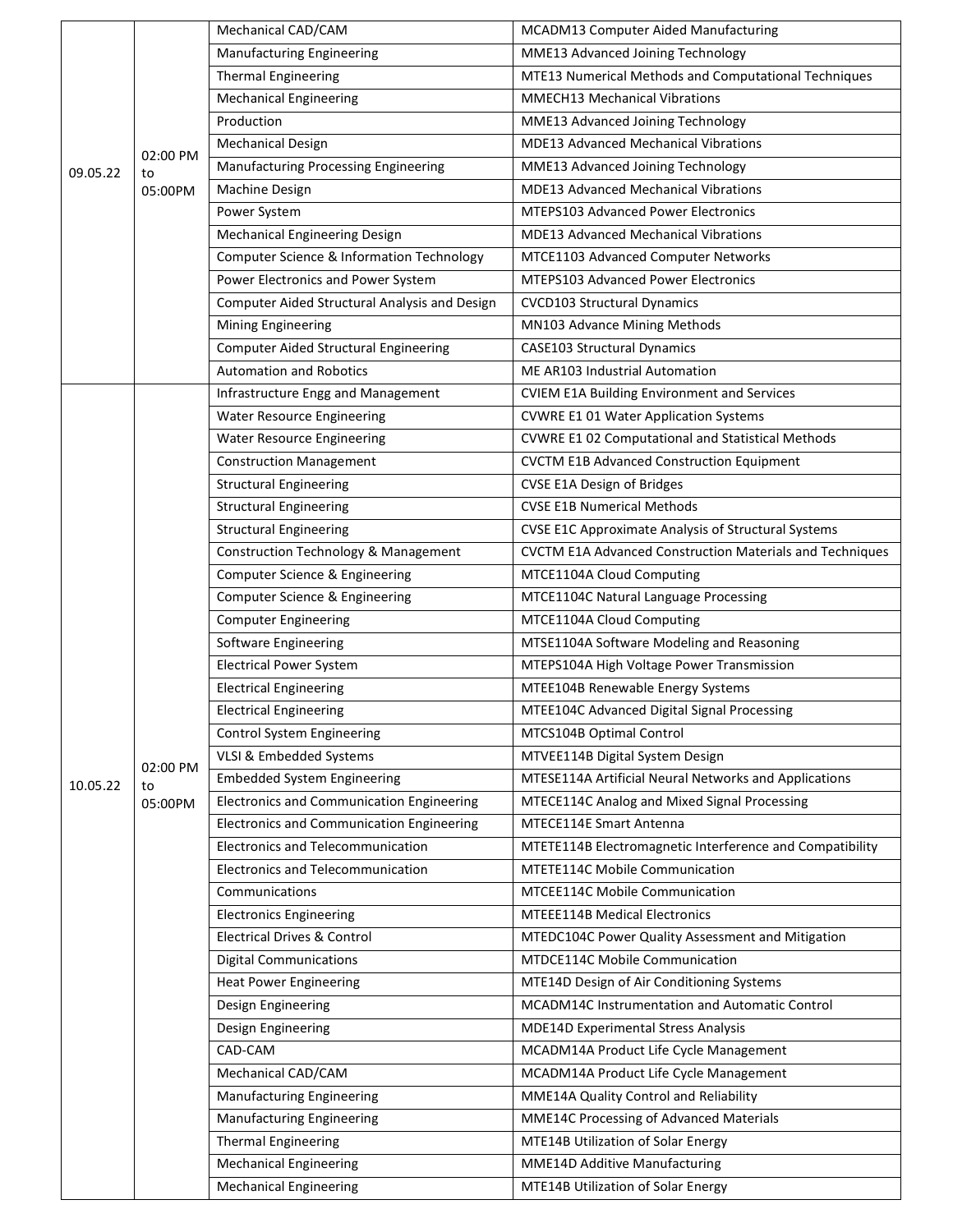|          |               | <b>Mechanical Engineering</b>                   | MTE14C Advanced I.C. Engines                              |
|----------|---------------|-------------------------------------------------|-----------------------------------------------------------|
|          |               | Production                                      | MME14A Quality Control and Reliability                    |
|          |               | Production                                      | MME14D Additive Manufacturing                             |
|          |               | <b>Mechanical Design</b>                        | MCADM14C Instrumentation and Automatic Control            |
|          |               | Manufacturing Processing Engineering            | MME14B Sheet Metal Engineering                            |
|          |               | Manufacturing Processing Engineering            | MME14C Processing of Advanced Materials                   |
|          |               | Machine Design                                  | MDE14B Mechanics of Composite Materials                   |
|          | 02:00 PM      | <b>Machine Design</b>                           | <b>MME14E Robotics</b>                                    |
| 10.05.22 | to            | Power System                                    | MTEPS104A High Voltage Power Transmission                 |
|          | 05:00PM       | <b>Mechanical Engineering Design</b>            | MDE14A Advanced Machine Design                            |
|          |               | Mechanical Engineering Design                   | MDE14F Advanced Engineering Materials                     |
|          |               | Computer Science & Information Technology       | MTCE1104A Cloud Computing                                 |
|          |               | Power Electronics and Power System              | MTEPS104A High Voltage Power Transmission                 |
|          |               | Computer Aided Structural Analysis and Design   | CVCD101 Design of Bridges                                 |
|          |               | <b>Mining Engineering</b>                       | MN104A Eco friendly Mining                                |
|          |               | <b>Computer Aided Structural Engineering</b>    | <b>CASE E1 02 Numerical Methods</b>                       |
|          |               | <b>Computer Aided Structural Engineering</b>    | CASE E1 04 Design of Bridges                              |
|          |               | <b>Automation and Robotics</b>                  | ME AR104B Concepts of Electronics & Electrical Elements   |
|          |               | Infrastructure Engg and Management              | CVIEM E2B Contracts, Administration and Arbitration       |
|          |               | <b>Water Resource Engineering</b>               | CVWRE E2 01 Water Supply Systems                          |
|          |               | <b>Water Resource Engineering</b>               | CVWRE E2 02 GIS in Water Resources Engineering            |
|          |               | <b>Water Resource Engineering</b>               | CVWRE E2 03 Integrated River Basin Management             |
|          |               | <b>Construction Management</b>                  | <b>CVCTM E2C Advanced Sustainable Building Technology</b> |
|          |               | <b>Structural Engineering</b>                   | CVSE E2A Advanced Pre stressed Concrete                   |
|          |               | <b>Construction Technology &amp; Management</b> | <b>CVCTM E2A Construction Disaster Management</b>         |
|          |               | Computer Science & Engineering                  | MTCE1105A Intrusion Detection System                      |
|          |               | Computer Science & Engineering                  | MTCE1105C Artificial Intelligence and Knowledge Reasoning |
|          |               | Computer Science & Engineering                  | MTCE1105D High Performance Computing                      |
|          |               | <b>Computer Engineering</b>                     | MTCE1105C Artificial Intelligence and Knowledge Reasoning |
|          |               | <b>Computer Engineering</b>                     | MTCE1105D High Performance Computing                      |
|          |               | Software Engineering                            | MTSE1105C Mobile Computing                                |
|          |               | <b>Electrical Power System</b>                  | MTEPS105A Power System Planning and Reliability           |
|          |               | <b>Electrical Power System</b>                  | MTEPS105B Power Quality Assessment and Mitigation         |
|          |               | <b>Electrical Engineering</b>                   | MTEE105A Electrical Transients in Power System            |
|          | 02:00 PM      | <b>Electrical Engineering</b>                   | MTEE105B Power Electronics for Renewable Energy Systems   |
| 11.05.22 | to<br>05:00PM | Control System Engineering                      | MTCS105C Industrial Automation and Control                |
|          |               | VLSI & Embedded Systems                         | MTVEE125D Embedded C                                      |
|          |               | <b>Embedded System Engineering</b>              | MTESE125C Optical Fiber Communication                     |
|          |               | Electronics and Communication Engineering       | MTECE125C Optical Fiber Communication                     |
|          |               | <b>Electronics and Telecommunication</b>        | MTETE125B System On Chip                                  |
|          |               | Electronics and Telecommunication               | MTETE125C Optical Fiber Communication                     |
|          |               | Communications                                  | MTCEE125C High Performance Communication Network          |
|          |               | <b>Electronics Engineering</b>                  | MTEEE125A Embedded System Design                          |
|          |               | <b>Electrical Drives &amp; Control</b>          | <b>MTEDC105A Modern Power Electronics</b>                 |
|          |               | <b>Digital Communications</b>                   | MTDCE125C Optical Fiber Communication                     |
|          |               | <b>Heat Power Engineering</b>                   | MTE15B Energy Conservation and Management                 |
|          |               | Design Engineering                              | MDE15D Machine Tool Design                                |
|          |               | Design Engineering                              | <b>MDE15E Process Equipment Design</b>                    |
|          |               | CAD-CAM                                         | MCADM15A Robust Design of Products Processes              |
|          |               | Mechanical CAD/CAM                              | MCADM15G Computer Integrated Manufacturing                |
|          |               | <b>Manufacturing Engineering</b>                | ME XX15C Hydraulic, Pneumatic and Fluidic Control         |
|          |               | <b>Thermal Engineering</b>                      | MTE15B Energy Conservation and Management                 |
|          |               |                                                 |                                                           |